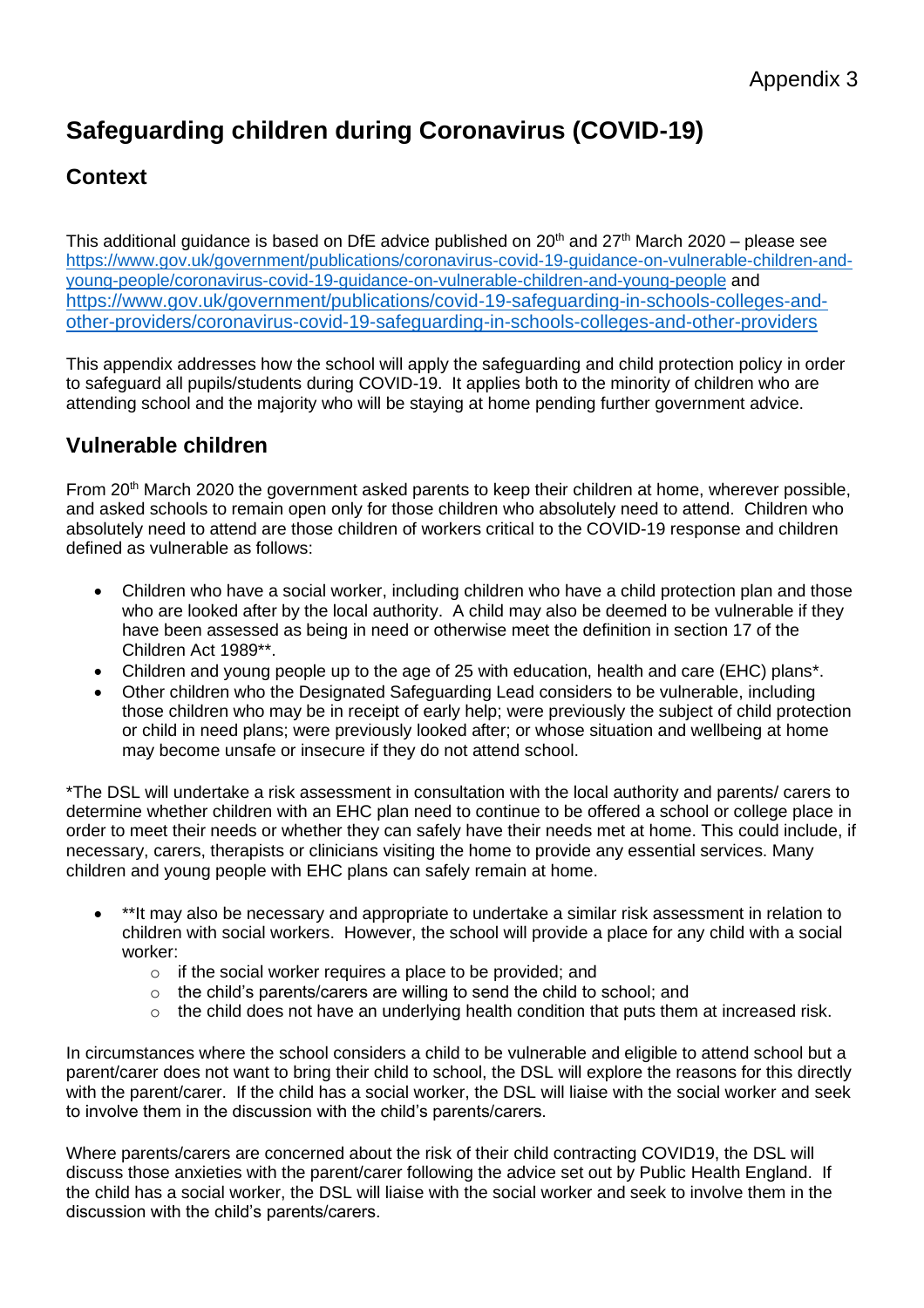NB eligibility for free school meals in and of itself will not be the determining factor in assessing vulnerability for these purposes.

In line with advice from Warwickshire County Council, the school will create and maintain an up-to-date register/database of all pupils/students who are considered vulnerable as above.

The register/database will contain the names and contact details of the child's parents/carers; other significant family members; social workers; family support workers; and any other key professionals including health professionals and youth justice workers. The register/database will be accessible to the designated safeguarding lead (DSL) and all deputy designated safeguarding leads including by secure access for DSLs who may need to self-isolate and/or work from home.

The school will assess the level of vulnerability of each pupil/student on the register/database using the RAG rating format as below. This will support the DSL to identify those children that need to be offered the opportunity to attend school (this must include all children with a social worker), those that can be supported by regular contact from a DSL and those whose attendance might be inconsistent and who may therefore need additional contact and support.

The RAG rating criteria are:

Red - most at risk of harm or neglect (will include all children subject of a child protection plan); and all children who are looked after

Amber - a moderate risk of harm, but with some protective factors (will include those with a Child in Need plan and/or being supported by a family support worker)

Green - some concerns or unmet needs; or have been red or amber and need monitoring.

Every child on the vulnerable children register/database will be allocated to a named DSL who will be responsible for ensuring that the identified level of support and contact is provided.

DSLs will record all contacts and outcomes with vulnerable children and their families in the usual way so that those records are visible to colleague DSLs and can be reviewed in regular DSL meetings.

#### **Attendance monitoring**

If the school has any eligible children in attendance, the daily attendance sheet will be submitted to the DfE by 12 .00pm using the pro forma: [https://www.gov.uk/government/publications/coronavirus-covid-19](https://www.gov.uk/government/publications/coronavirus-covid-19-attendance-recording-for-educational-settings) [attendance-recording-for-educational-settings](https://www.gov.uk/government/publications/coronavirus-covid-19-attendance-recording-for-educational-settings)

If the school has closed, the return will be submitted once as required by the DfE.

For any child eligible to attend school who does not attend, the school will follow the normal absence management procedure. As a minimum, a text message will be sent home in relation to each eligible on each day of absence. If the DSL is concerned about the child's level of vulnerability, a decision will be made about whether a home visit is appropriate or if a phone call will suffice; and the necessary frequency of such contact for each day of absence

In relation to **all children subject of child protection plans and who are looked after** who do not attend school, the DSL or designated teacher for children who are looked after will **liaise closely with Children's Social Care**. A shared decision may be made that as long as one practitioner has seen the child, that will suffice as a safe and well check, but the DSL will log any such decision and all home visits undertaken.

In any event, **the social worker must be informed about any child subject of a child protection plan, child in need plan or who is looked after who does not attend school on the first and (subject to the agreement reached with the social worker) each subsequent day of absence**.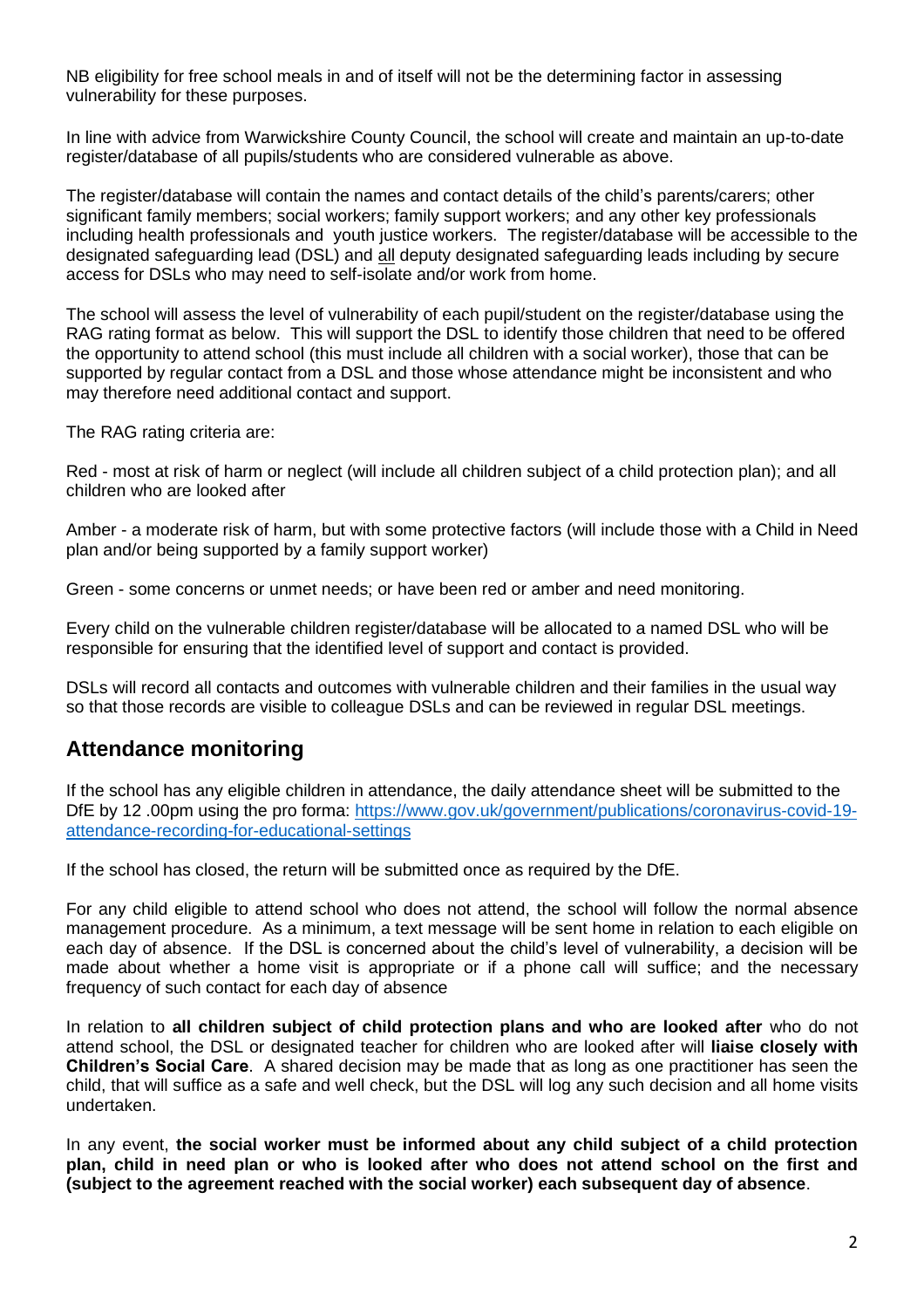For each child identified as vulnerable but who the DSL considers can be safely cared for at home (NB this will not include any child with a child protection plan, child in need plan or who is looked after without written agreement with the child's social worker), the DSL will identify the nature and frequency of contact the child will need to reassure the DSL of their safety and wellbeing. This might include phone calls, text contact, Skype or home visits.

## **Home visits**

Any home visit must be risk assessed. If agreed that a home visit is necessary, it should be undertaken by two members of staff.

It is unlikely that home visits will be frequent. If they are undertaken, they will subject of a risk assessment based on the following guidelines:

- (1) The DSL will speak to the child's parents/carers to establish whether any member of the household has symptoms of COVID-19; has been diagnosed; or is self-isolating.
- (2) Home visits will be undertaken by two members of staff, one of whom will be a DSL. NB It would be expected that any member of staff who has an underlying health condition/ vulnerability would be at home self-isolating. For the absence of doubt, no such member of staff will therefore undertake home visits.
- (3) The DSL will inform the parents/carers of the plan to undertake a home visit and that visiting staff will need to see and speak to the child through a window.
- (4) Staff undertaking home visits must wear gloves and avoid contacting metal surfaces with their bare skin. They will knock on the door of the house with covered hands. After knocking on the door, they will step back from the door.
- (5) Visiting staff will ask to see and talk to the child through a window; and will aim to keep the conversation as upbeat and positive as possible.
- (6) Staff are advised not to enter households but simply to check that the child is well by a conversation through a window, maintaining the recommended social distance of 2 metres.
- (7) However, if undertaking a home visit, staff must actually see the child.

If a family is self-isolating and/or it is difficult/not appropriate to carry out a home visit subject to the risk assessment, the DSL will consider whether technology can be used to see the child, e.g. via Skype or other means of video chat. If carrying out Skype/video chat, this should be agreed with parents/carers prior to any call being made.

All school policies including the child protection, staff behaviour and ICT acceptable use policies must be followed at all times both in face to face and electronic communication with pupils and parents/carers. No staff member should use their own ICT or telephone equipment; or private message children; or video conference with a child directly other than via school-owned equipment subject to parental agreement as above.

Where concerns for a child at home reach the threshold for significant harm, a referral must be made to Children's Social Care/Police as per normal safeguarding procedures. For that reason, all DSLs must have access to MASH and other key agency phone numbers and children's details even when working from home.

## **Designated Safeguarding Lead (DSL)**

The DSL and Deputy DSLs are as named in the main policy (*Ms Jennie Clarke, Mrs Claire Wright and Mrs Jane Brown)*.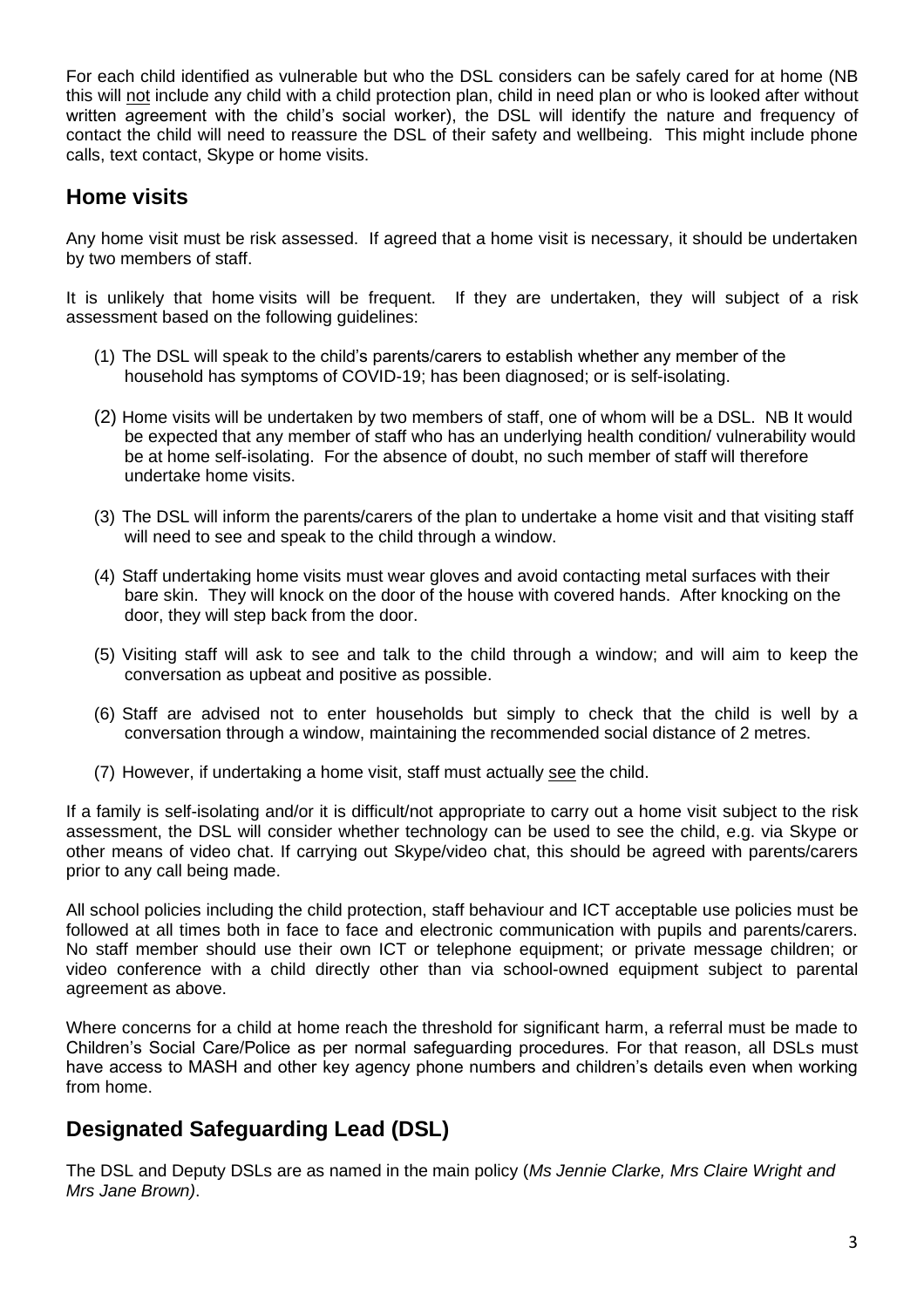Wherever possible, the DSL or a deputy DSL will be available on site at all times the school is open. In the event that this is not possible (every effort will be made to ensure that such occasions are rare), the DSL or a deputy DSL will be readily accessible via telephone or online video contact, e.g. when working from home. All staff will be provided with contact details in order to be able to contact a DSL without any difficulty and will be informed about which members of the DSL team are available on each day that the school is open.

Where it is not possible for the DSL (or deputy) to be on site, a senior leader will always be present and will assume responsibility for co-ordinating safeguarding on site, always with ready telephone/ online access to the DSL as above.

All DSLs will have remote access to the register/database of all vulnerable children and other safeguarding records when working off site.

The DSL team will meet weekly to discuss the welfare and status of each child on the register/ database of vulnerable children.

The DSL team will liaise with MASH, Social Care, family support workers and other key safeguarding partners as normal, whether working in school or working remotely. When working from home, DSLs will be accessible via access to their school Email account and should have use of a school-owned mobile telephone, the number of which should be shared with colleague DSLs, partners and the Education Safeguarding service.

The DSL team will continue to attend – either in person or virtually – child protection conferences; core group meetings; strategy meetings; child in need meetings; children who are looked after reviews; and early help meetings.

If the school closes and pupils need to attend another school in accordance with local/hub arrangements, the school will maintain its overarching responsibility for safeguarding the child. The DSL will be responsible for liaising with the receiving school in order to share information from the register/database of vulnerable children and to advise the receiving school about how best to respond to new/emerging concerns. The DSL must be informed by the receiving school about any new incidents or concerns and agreement must be reached and recorded about whether the DSL or a DSL in the receiving school is best placed to discuss issues with parents/carers, contact social workers, make referrals etc.

#### **Reporting a concern**

All staff and volunteers continue to have a responsibility for safeguarding children and will report any safeguarding concerns about children to a DSL in the normal way as set out in the main policy.

Staff should have access to the normal safeguarding recording format (e.g. green forms, CPOMS) when working off site including when working from home.

Staff and volunteers are reminded of the need to report any concern immediately and without delay.

In the unlikely event that a member of staff cannot access the normal safeguarding recording format (whether green forms, CPOMS or something else) remotely, they will contact the DSL via Email (cc to at least one other DSL and the headteacher) to inform them that they need to share a concern. This will ensure that the concern is received.

Where a member of staff or volunteer is concerned about the behaviour of an adult working with children in the school, they should inform the headteacher as normal using a yellow form. If the notification needs to be made when the reporting individual is offsite, this should be done verbally and followed up with an Email to the headteacher on the same working day.

As normal, any concerns about the headteacher should be reported to chair of governors.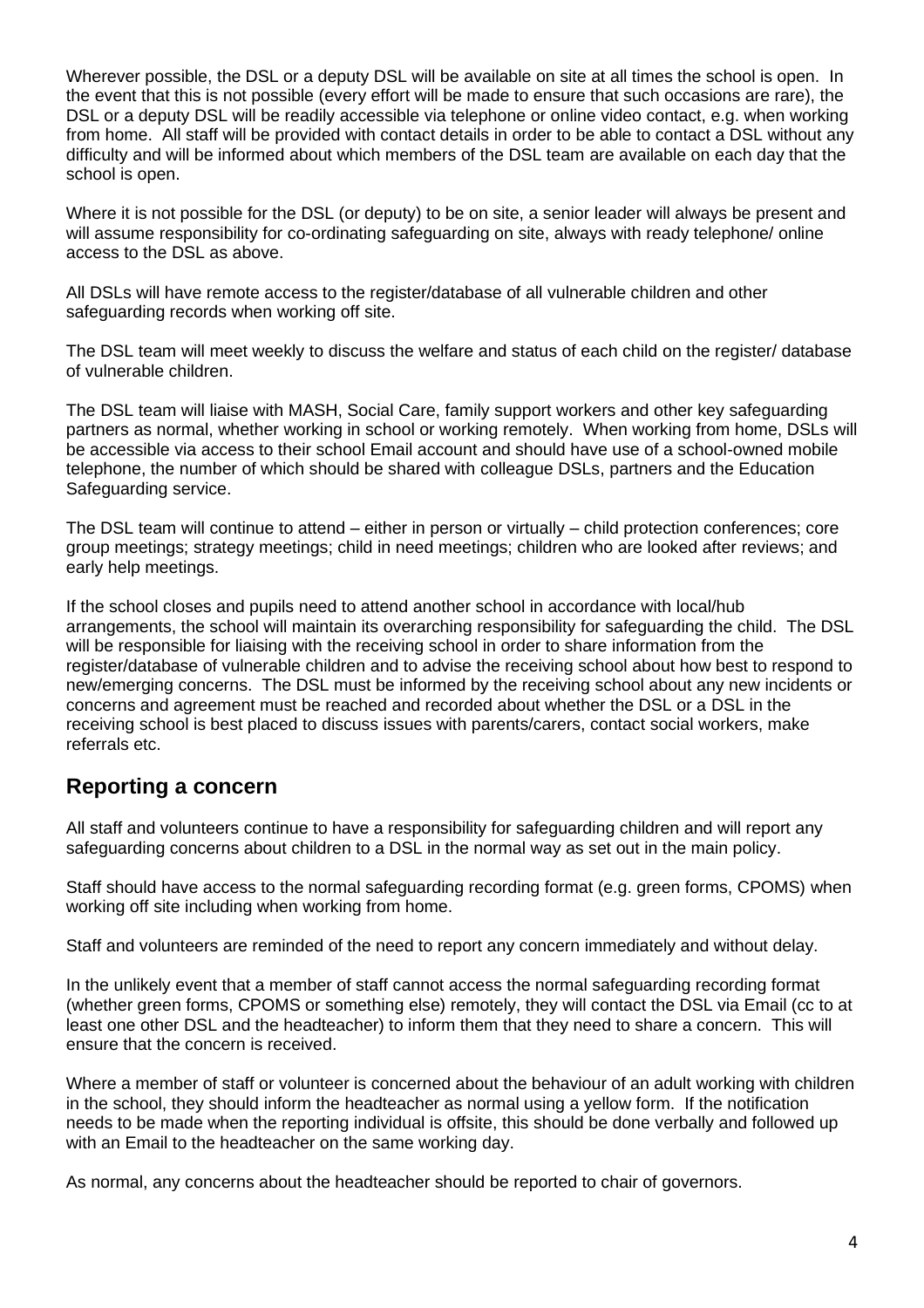# **Safeguarding training and induction**

The DfE recognises that DSL training is very unlikely to take place whilst the threat of the COVID-19 virus remains and government guidance in relation to large gatherings and social distancing is relaxed. DfE guidance states that for the period COVID-19 measures are in place, a DSL (or deputy) who has been trained will continue to be classed as a trained DSL (or deputy) even if they miss their refresher training.

The DSL will communicate any new or revised safeguarding advice, guidance, requirements, arrangements or information in writing to all staff and volunteers.

Where new staff or volunteers are recruited, they will continue to be provided with a safeguarding induction.

If adults from another school or setting are redeployed to work at the school during the COVID-19 virus, the school will take into account DfE supplementary guidance and will accept portability of preemployment checks as long as the current employer confirms in writing that:

- the individual has been subject to an enhanced DBS and children's Barred List check; and
- there are no known concerns about the individual's suitability to work with children; and
- there is no ongoing disciplinary investigation relating to that individual

Upon arrival, all such redeployed staff will be given a copy of the school's safeguarding and child protection policy, staff behaviour (code of conduct) policy, behaviour policy, the school's safeguarding recording and reporting procedures and confirmation of DSL details and arrangements.

#### **Safer recruitment/volunteers and movement of staff**

The school will maintain its commitment to ensuring that only suitable people are given opportunities to work with children at the school. Any recruitment during COVID-19 will therefore be undertaken following the normal safer recruitment processes subject to the school's policy, local authority guidance and advice and Part 3 of *Keeping Children Safe in Education (DfE 2019) [KCSiE]*.

Safer recruitment principles also apply to the recruitment of volunteers, subject to *KCSiE*.

Whilst acknowledging the challenge of the current national emergency, it is essential from a safeguarding perspective that the school is aware, on any given day, which staff/volunteers are in the school and that appropriate checks have been carried out, especially for anyone engaging in Regulated Activity. As such, the school will continue to maintain the single central record as outlined in *KCSiE*.

## **Online safety**

The school is committed as always to providing children with a safe environment in which to learn. That includes online learning. The online filtering (in relation to school-owned devices) and monitoring systems will be in operation as normal. The school is unable to filter activity on devices not owned by the school. Parents may find it useful to refer to [https://www.internetmatters.org/blog/parental](https://www.internetmatters.org/blog/parental-controls/broadband-mobile/)[controls/broadband-mobile/](https://www.internetmatters.org/blog/parental-controls/broadband-mobile/) for guidance on putting some restrictions in place to keep children safe.

Where pupils/students are using ICT equipment in school, appropriate supervision will be in place as normal.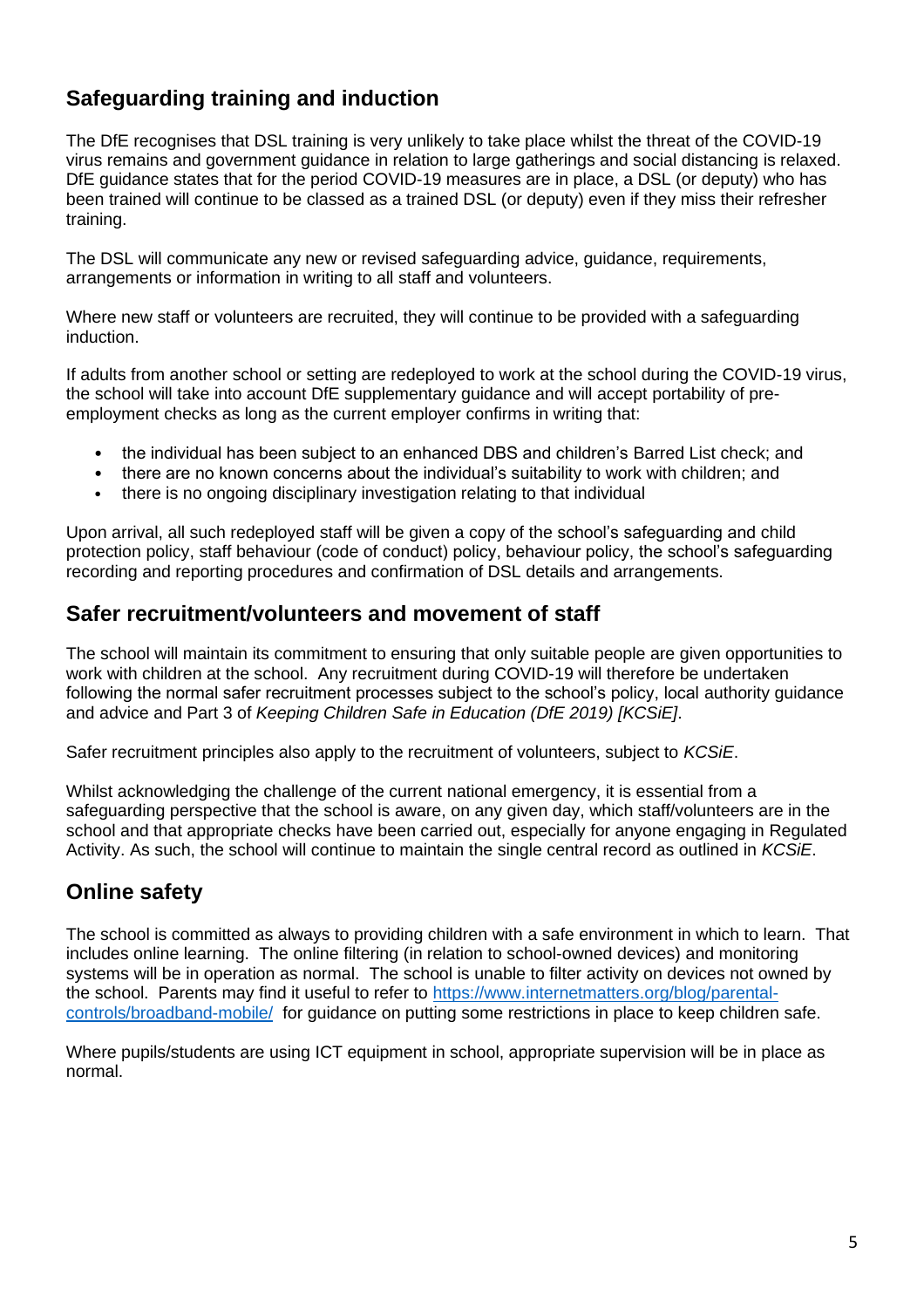# **Children and online safety away from school and college**

As above, all online lessons should be delivered by school staff in accordance with the school's safeguarding and child protection, staff behaviour (code of conduct) and acceptable use of ICT policies.

The school will take account of guidance from DfE in relation to the planning and delivery of online learning when it is issued; as well as nationally recognised guidance including *[guidance](https://swgfl.org.uk/resources/safe-remote-learning/) from the UK* Safer Internet Centre on safe remote [learning](https://swgfl.org.uk/resources/safe-remote-learning/) and London Grid for [Learning](https://static.lgfl.net/LgflNet/downloads/digisafe/Safe-Lessons-by-Video-and-Livestream.pdf) on the use of videos and *[livestreaming.](https://static.lgfl.net/LgflNet/downloads/digisafe/Safe-Lessons-by-Video-and-Livestream.pdf)*

Staff will always use school/service owned technology and accounts for the delivery of remote lessons/tutorials. Where possible, applications that facilitate the recording of lessons will be used. School leaders will randomly sample recorded lessons in order to safeguard pupils/students and staff and to ensure that policies are being followed.

If staff need to deliver lessons/tutorials on a one-to-one basis or communicate with vulnerable children who are not attending school via video chat, they will speak to parents/carers before lessons commence and at the end of lessons before logging off.

The school will request and obtain written consent from parents/carers before staff communicate with children online.

It is important that all staff who interact with children, including online, continue to look out for signs that a child may be at risk, distressed for some reason or vulnerable in some other way; and report and record that following normal safeguarding procedures. All such concerns must be brought to the attention of a DSL and dealt with by a DSL as per the main policy in the normal way.

The school will ensure that online learning tools and systems are used in line with privacy and data protection/GDPR requirements.

Below are other issues that staff need to take into account when delivering virtual lessons, especially where webcams are involved:

- Staff and children must wear suitable clothing, as should anyone else in the household.
- Any computers used should be in appropriate areas, for example, not in bedrooms; and the background should be blurred.
- The live class should be recorded so that if any issues were to arise, the video can be reviewed.
- Live classes should be kept to a reasonable length of time, or the streaming may prevent the family 'getting on' with their day.
- Language must be professional and appropriate, including that used by any family members in the background.
- Staff must only use platforms specified by senior managers and approved by the school's ICT manager/co-ordinator for communication with pupils/students
- Staff should record the length, time, date and attendance of any sessions held.

The school recognises that school is a protective factor for children and young people and that the extraordinary circumstances created by the COVID-19 virus may well affect the mental health of some pupils/students and/or their parents/carers.

All staff will maintain as awareness of those issues in communications with children and their parents/carers including when setting expectations of pupils' work when they are at home.

## **Supporting children not in school**

Any child on the school's register/database of vulnerable children who it has been decided does not need to attend school; cannot attend school due to a risk to their own health or the health of another member of their household; or whose parents/carers are unwilling to send them to school will have an identified plan of support that will be overseen by a named DSL and recorded on the child's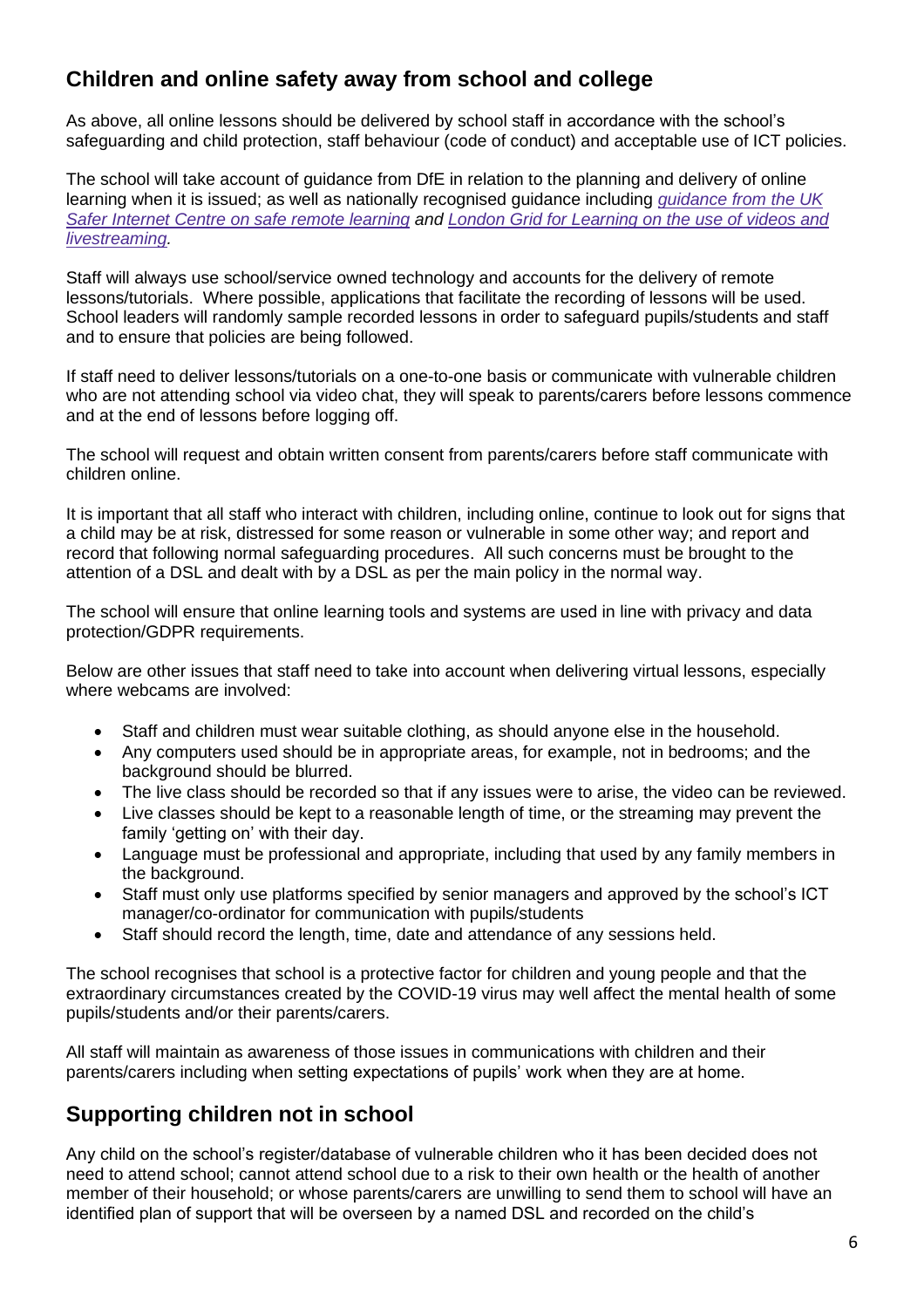safeguarding file.

The plan will include regular communication with the child's named social worker or family support worker where there is one. A record of all communications\* with the child, parents/carers and practitioners in partner agencies will be made on the child's safeguarding file (\*including telephone calls, Emails, other online communication, video conversations and virtual meetings).

The school will work closely with all stakeholders to maximise the effectiveness of any communication plan in order to safeguard the child.

This plan must be reviewed regularly (at least once per week) by the allocated DSL in discussion with at least one other member of the DSL team, using regular/planned DSL team meetings as appropriate.

The school will continue to share safeguarding messages on its website, social media pages and via newsletters.

#### **Supporting children in school**

The school will continue to be a safe space for all children who attend during the COVID-19 virus. Whenever the school is open and to maximise safety, the headteacher will ensure that appropriate numbers of staff are on site and that staff to pupil ratio numbers are appropriate.

The school will ensure that government guidance for education and childcare settings in respect of social distancing and advice from Public Health England in respect of handwashing and other protective measures to limit the risk of spreading COVID19 is followed regularly and robustly.

All children attending school will be provided with appropriate emotional support, bespoke to their needs, assessed vulnerability and circumstances.

Where the school has concerns about the availability of critical staff to work in school – particularly members of the DSL team, SENCo, designated teacher for children who are looked after and first aiders – those concerns will be raised with the governing body, local authority, the chair of local schools consortium and the supporting multi-academy trust without delay.